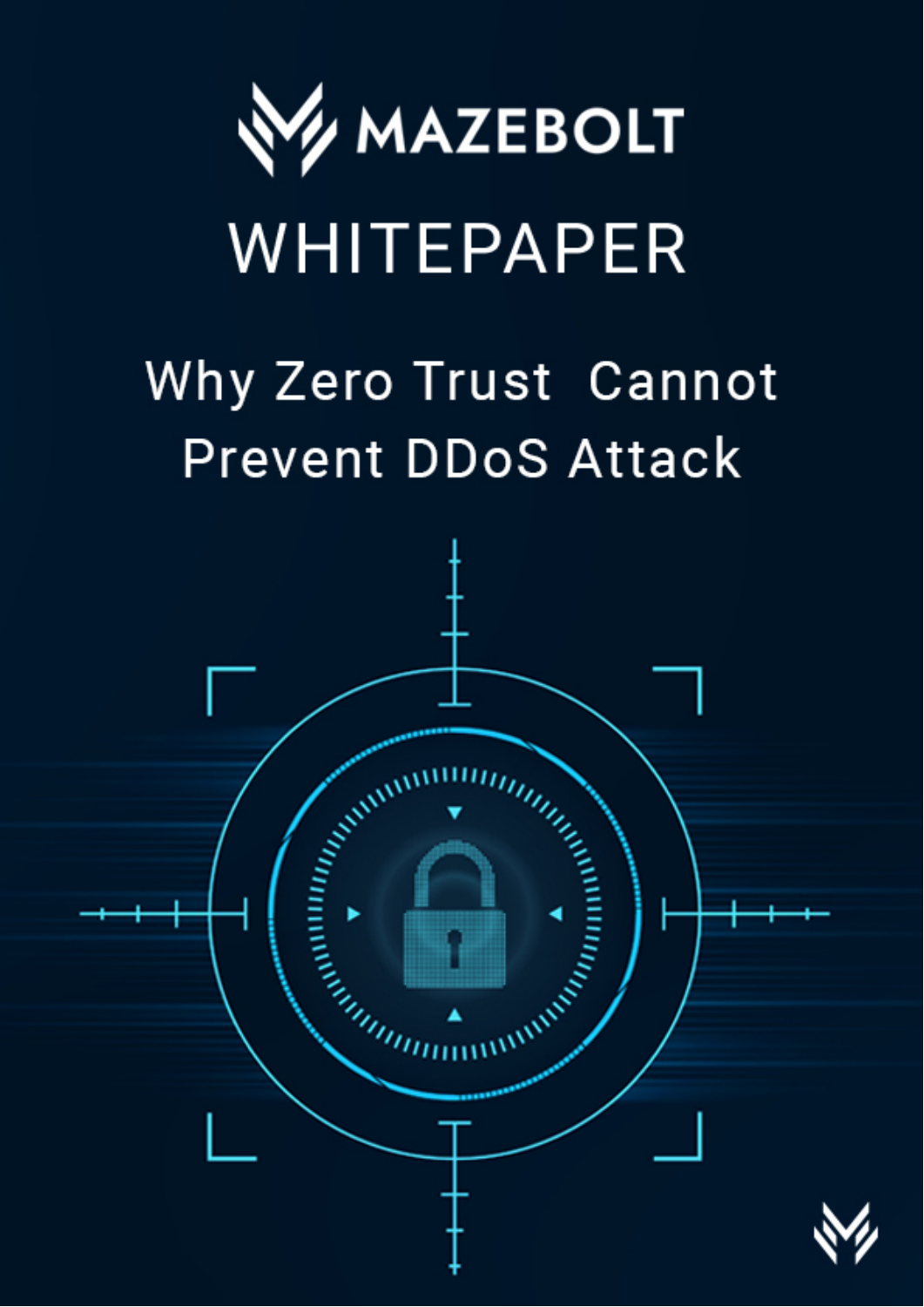

### **Table of Contents**

| <b>Introduction</b>                                                                  | 3              |
|--------------------------------------------------------------------------------------|----------------|
| Virtual Private Networks (VPNs) - An Overview                                        | 3              |
| <b>VPNs Come to The Forefront During the Pandemic</b>                                | 4              |
| Unsecure VPNs and Networks Pave the Way for Zero Trust Networks                      | 4              |
| <b>Gaps in Zero Trust when it comes to DDoS protection</b>                           | 5              |
| Count on Zero Trust for Internal Security Not DDoS Protection                        | 6              |
| Can DDoS Mitigation Be the Answer?                                                   | 6              |
| Simulate DDoS Attacks with no Downtime!                                              | $\overline{7}$ |
| Introducing MazeBolt's RADAR <sup>™</sup> Technology - Simulation Without Disruption | $\overline{7}$ |
| The DDoS RADAR™ Network Setup                                                        | $\overline{7}$ |
| Gaps                                                                                 | 8              |
| <b>About Mazebolt</b>                                                                | 8              |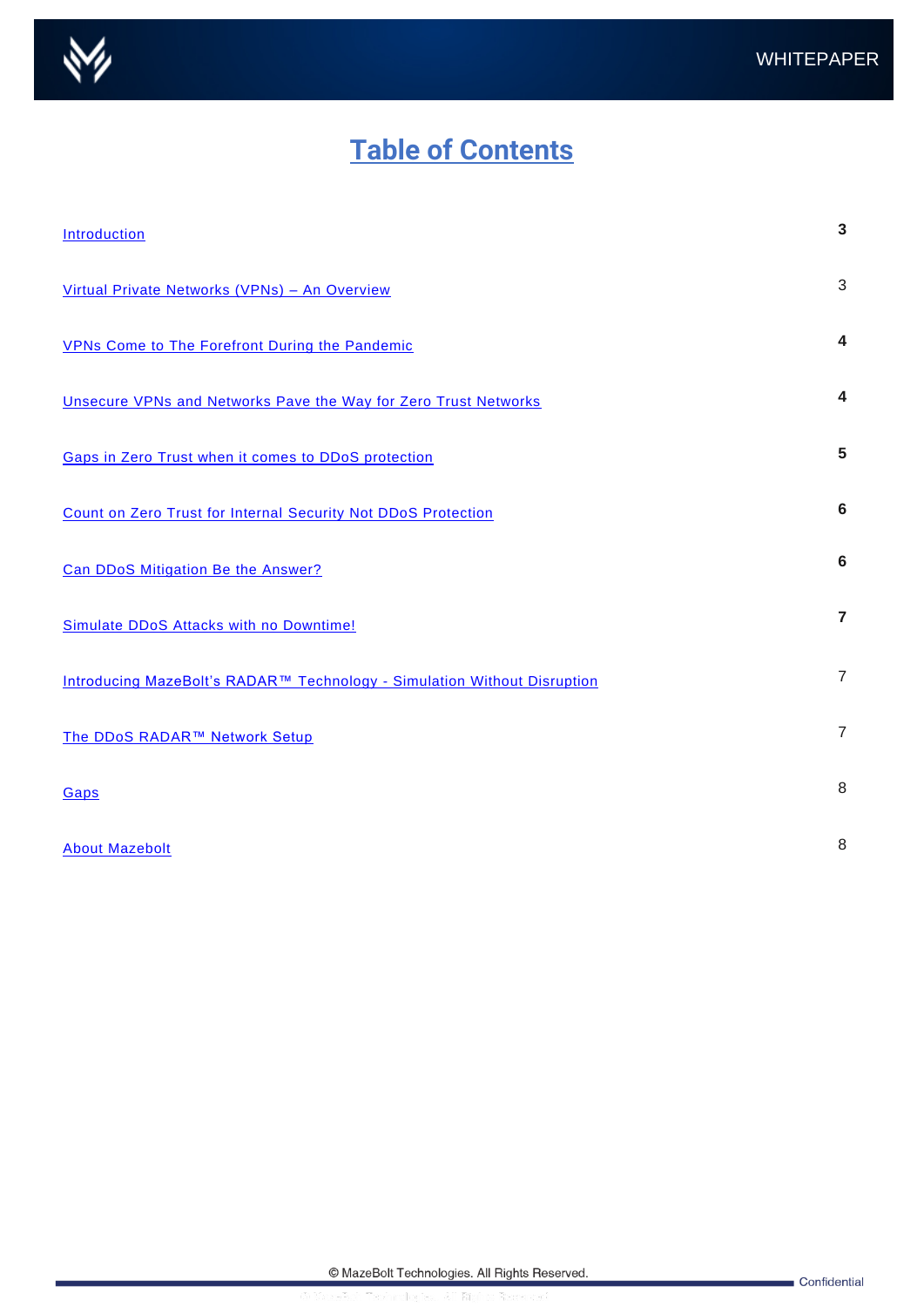



#### **Why Zero Trust Cannot Prevent DDoS Attacks**

#### <span id="page-2-0"></span>**Introduction**

`When there is a need, a solution arises' is the principle governing most innovations. As is with the Zero Trust framework or process that is an outcome of the vulnerabilities in networks and VPNs. In most cases, prophetic innovators sense the problem even before it becomes a problem. So too, in the case of network security over a decade ago, [John](https://go.forrester.com/spea)  [Kindervag,](https://go.forrester.com/spea) an industry analyst at Forrester, reinitiated an old concept called 'Zero Trust'. The philosophy of Zero Trust is that assumptions of trust can prove to be disastrous for enterprise security and even a small error, or mistake can lead to security breaches, data loss and ultimately, revenue, customers, and ultimately business loss.

Zero Trust, as discussed in detail in this whitepaper, has gained large-scale recognition and is being widely adopted by enterprises across the world to ensure network security. It is also a fact that Zero Trust has proven security benefits but there needs to be more clarity on how well equipped it is to prevent DDoS attacks. This question is highly pertinent in today's world for the following reasons:

- a. The strong security challenge that DDoS attacks pose to enterprises.
- b. The depth of damage that these attacks can cause to these enterprises.

This whitepaper delves into VPNs and their vulnerabilities, Zero Trust and its strength to protect networks, and finally an understanding of its uses and ability to prevent DDoS attacks.

#### **Virtual Private Networks (VPNs) – An Overview**

Virtual Private Networks (VPNs) are private networks that are linked to the public internet, and work through private circuits which reside on top of the existing networks. VPNs are more trusted than Wi-Fi hotspots as they ensure greater privacy and security. VPNs encrypt data to secure services enabling people to access their official emails, on-the-go, without having to worry about data leakages. The process of encryption involves scrambling data making it difficult to intercept.

#### Gartner describes a VPN as -

[`A system that delivers enterprise-focused communication services on a shared](https://www.gartner.com/en/information-technolo)  public network infrastructure and provides customized operating characteristics uniformly and universally across an enterprise.'

VPNs are largely used by enterprises, over the years, to empower remote employees to access folders and files wherever they are. An example of its usage would be sales professionals on the field who need to access RFPs, invoices, and other documents to close sales deals without delay. VPNs would also help sales professionals to forward documents to concerned departments by email on-the-go. VPNs would therefore help reduce dependency on being in the office to access applications and data, and instead provide flexibility to employees to access these anywhere and everywhere securely. VPNs have always been extremely useful for offices to ensure connectivity amongst employees no matter where they are without having to worry about security issues.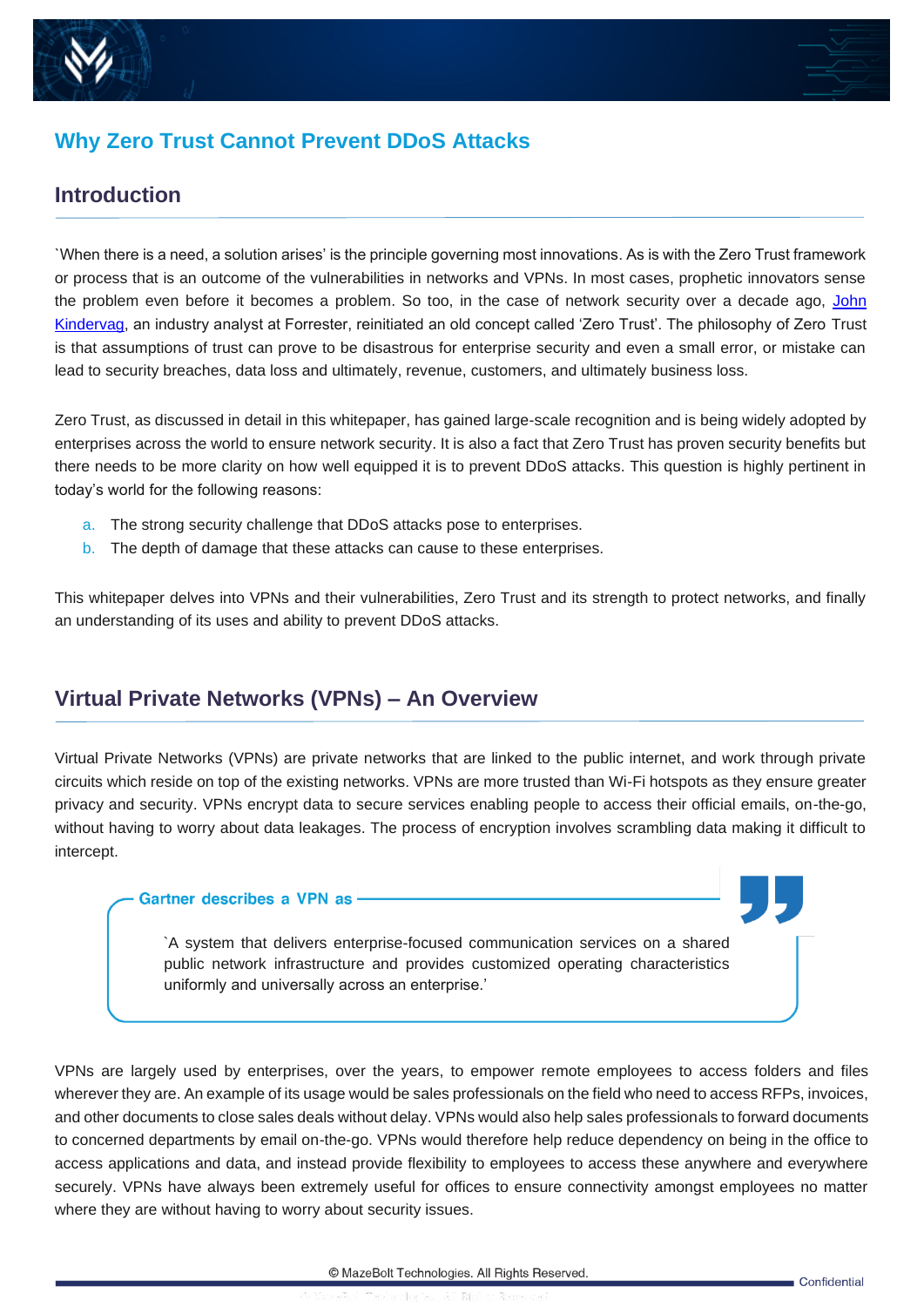



VPNs provide users, once connected, access to the network, critical applications, and infrastructure. This keeps the internal systems wide open for security breaches simply because of the access it provides. An analogy would be a bank's safe room which has complex digital locks at the entrance, but once these locks are opened, the entire contents of the safe lie open. Despite this security handicap, VPNs have always been used by enterprises to provide remote access to employees and business partners, the reason being their advantages far outweighed the limitations.

#### <span id="page-3-0"></span>**VPNs Come to The Forefront During the Pandemic**

That is until the emergence of the COVID-19 pandemic. During peak phases in from 2019 to 2021 when governments worldwide enforced lockdown, organizations across the world moved from office settings to work-from-home models, to ensure business continuity. As a result, CISOs and IT professionals began scaling up their remote access services to support their entire employee base, so business continuity is not impacted while employees work from home.

But many of them were not prepared for the challenges that would ensue. According to a study by [OpenVPN](https://openvpn.net/covid-19-fast) conducted in 2019, 24% of companies had not updated their remote work security policy in over a year, and 44% say their IT department did not lead the remote work security policy plan.

One of the primary concerns that organizations face with VPNs is tied to security and ensuring ongoing security of their applications, infrastructure, and data. This sudden enhanced dependency on VPNs needed IT teams to scale up security measures. This would involve a wide range of possible activities from defining permissions, security, expanding infrastructure to setting up remote access for most employees who usually do not need it. Combine these with the fact that enterprises only saw the VPN as a standby for remote workers that constitute a small percentage of their entire workforce and one can see how the VPN has opened a pandora's box of challenges for these companies.

#### <span id="page-3-1"></span>**Unsecure VPNs and Networks Pave the Way for Zero Trust Networks**

The primary and most significant challenge with VPNs lies in the fact that users, once signed in, have access to the entire network, applications, and infrastructure. There is no real way to monitor what goes on once a user has logged in. This is a huge internal security threat. This weakness has been exploited by malicious attackers who have managed to penetrate VPN protocols with the intention of causing security breaches. This is the external threat faced by VPNs. This threat is further magnified by the number of users having access to the VPN. The more users, the less control that the IT team has over its security.

The limitations of VPNs as well as the fact that enterprises offer full freedom to users to their network and applications, once logged in, has been a growing concern for enterprises. with VPNs or secure networks, it is challenging to gain access from outside, but once users log in, have access, they are all trusted by default, and they have access to everything within.

The significance of this phrase needs no examples or proof. Governments and enterprises of all sizes have fallen victim to different forms of exploits and cyber-attacks. As a result, Zero Trust takes greater significance and implies that no one, not a single person should be trusted from inside or outside a network. To ensure that the weaknesses in existing VPN and network access is overcome, Zero Trust policy requires additional authentication and is limited within the network, depending on the individual, his function, and his requirements.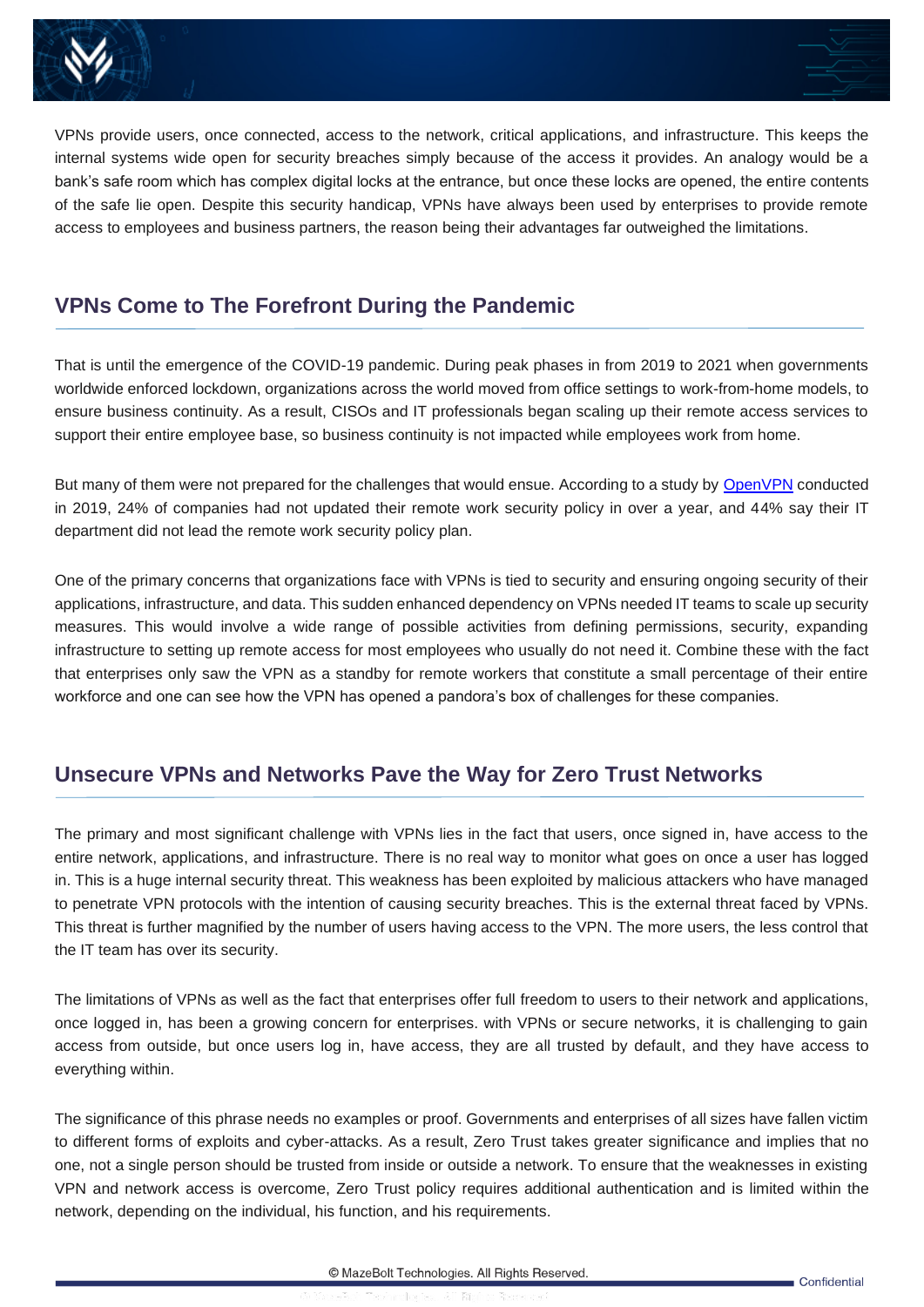



A simple example, and to go back to the earlier sales analogy, refers to which parts of the network, an application or data source would a sales manager need access to? Would he need to access the entire network or to certain folders and applications? With Zero Trust, he will have access, after logging into the network, only to those sources of data or application that he needs to access. Utilizing a policy called 'micro segmentation' Zero Trust breaks up larger chunks into small zones that require separate access.

Zero Trust controls user access by requiring multiple authentications for different accesses, such as, the first authentication to enter the system, another authentication to access a folder and so forth. Along with this user control, enterprises also ensure device control by monitoring the different devices used to access a system. An example of this is when one tries to access emails from a friend's system by entering username and password, an immediate alert is set off, to the user, the current system and sometimes system admin requesting confirmation that it is the same individual and not a breach.

An easy way to relate to Zero Trust is, instead of securing endpoints, access to endpoints is limited. If this is understood, then Zero Trust can be understood.

Zero Trust has proved to be extremely useful during the unsecure COVID-19 pandemic phase for businesses. It has managed to deal with the vulnerabilities posed by insecure VPNs and complex networks. To explain, larger the network, higher the vulnerability when all users gain access through single authentication. Controlled access has helped to reduce vulnerabilities and helped to ensure higher levels of security.

#### <span id="page-4-0"></span>**Gaps in Zero Trust when it comes to DDoS protection**

It is virtually impossible for any enterprise to eliminate cyber risk, however when you follow Zero Trust diligently it can help bring the risk factor down. But, in some cases, such as DDoS, Zero Trust may not be useful to either predict or prevent attacks. The reason for this is that Zero Trust is a framework; it is not a tool or an application. It defines security policies that will help prevent breaches. To maximize its uses, enterprise IT teams must take the framework, customize it for their own unique requirements, roll it out, and periodically review the entire process to ensure it is up to date. To a large extent the entire network or framework is under the control of the Zero Trust policy maker. If access to the network or Policy Maker's entrance point is attacked, and denied access, the entire operations under the policy maker's control will be affected. It is like taking down the King in a game of chess. If the king is down, the game is over and so too if DDoS attackers go after the policy maker's network entrance point and attack it, then the entire network's internal controls come to a halt.

One way to avoid going down fully, would be to have the Zero Trust policy replicated and in different places so if one point is attacked then another can take over. But this is also not fool-proof and it helps to lower risk but does not completely eradicate risk.

This is the larger picture but as explained earlier, when a user gains access to a certain application after authentication, there is still no way to monitor the user's activities. The framework does not assure additional visibility into the network or how information is stored. Since the framework largely focuses on internal security, external threats such as DDoS can continue to pose challenges to enterprises. There is also the possibility that a user's account could be used to launch an attack against the Zero Trust policy maker, denying further access and thereby affecting all the points under his control.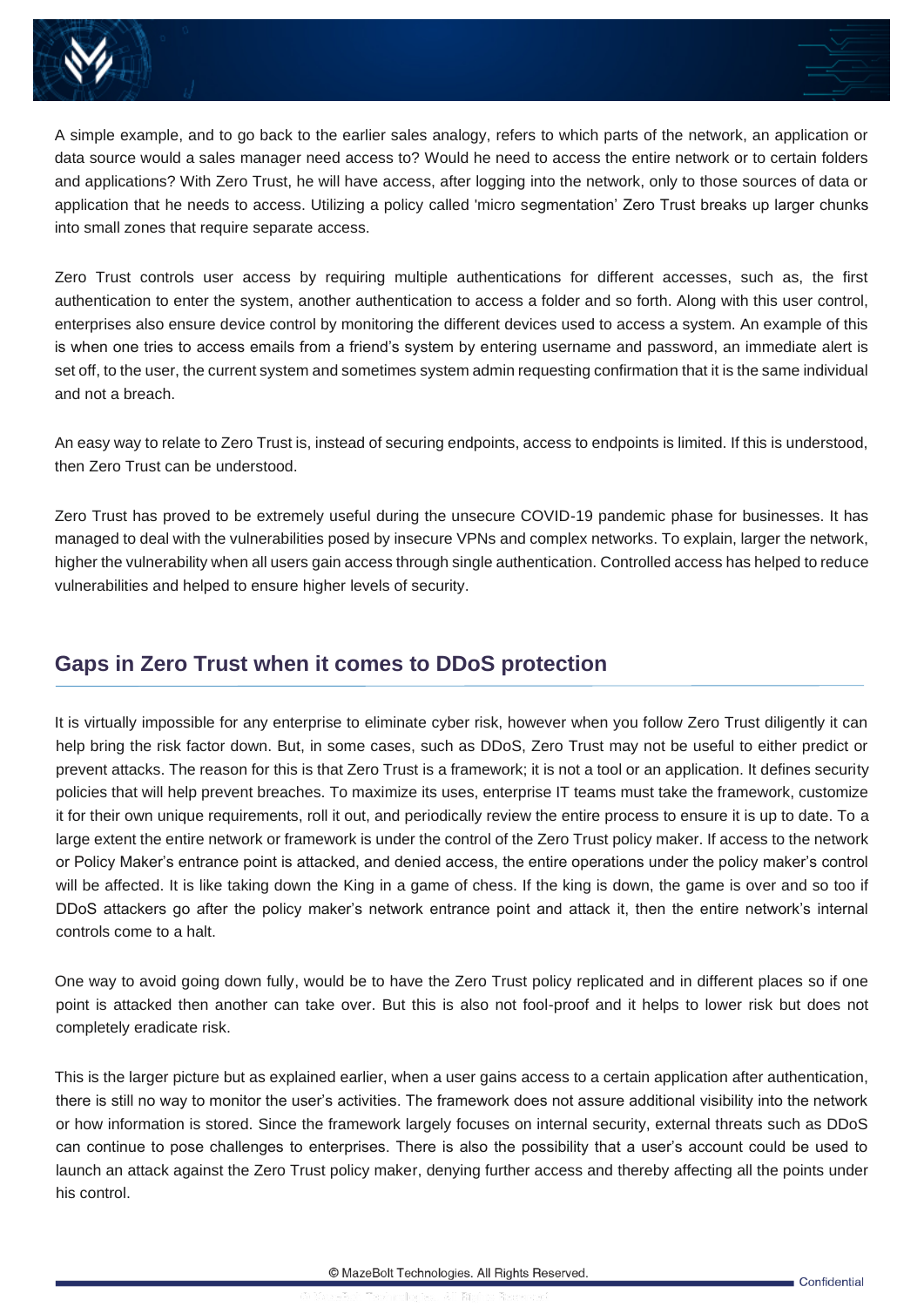



#### <span id="page-5-0"></span>**Count on Zero Trust for Internal Security Not DDoS Protection**

Zero Trust as a framework can help prevent internal cyber breaches, but it is not meant to prevent attacks coming from outside. The solution is to follow Zero Trust for internal security and adapt DDoS protection for network security from external forces. Enterprises should invest in DDoS mitigation solutions to complement their Zero Trust networks to ensure complete DDoS protection.

It is also important for Zero Trust policy makers to have a complete understanding of the DDoS threat landscape as Zero Trust can create a false sense of security. DDoS risk today is not a static but a dynamic challenge. The DDoS threat landscape is continuously shifting with new threats, new vulnerabilities, and new forms of attacks emerging almost on a day-to-day basis. For businesses, the impact of DDoS attacks is substantial both in the short and long terms. Short-term damages are costs associated with downtime/latency, and loss of immediate revenue, personnel costs associated with mitigating attacks. The long-term impact would be customer churn, regulatory repercussions, and compromised data. The blog `Calculate the Cost of DDoS Attacks' explains in detail the repercussions of DDoS attacks for enterprises.

#### <span id="page-5-1"></span>**Can DDoS Mitigation Be the Answer?**

To some extent mitigation along with Zero Trust could provide an answer to worried policy makers. However, even with the most sophisticated DDoS mitigation and testing solutions deployed, most companies are left with major DDoS vulnerabilities. DDoS Mitigation security policies do not adapt to dynamic changes happening in the network, leaving around 50% of DDoS vulnerabilities undetected and therefore unprotected. Furthermore, mitigation solutions & infrequent Red Team DDoS testing are reactive, rather than automatically and continuously detecting and closing vulnerabilities.

The inherent shortcomings in mitigation solutions are visible to all and can be seen in the DDoS attacks that continue to cause severe damage to businesses worldwide. In May 2021 a large-scale DDoS attack was the cause of several sections of Belgium's internet going down. Several organizations in Belgium, including the government and parliament, were affected by this DDoS attack that overwhelmed them with bad traffic.

There were several more attacks, and they are captured monthly here. All if not most of the enterprises that were attacked had mitigation solutions in place. Despite this, massive attacks continue to occur with the intention of taking businesses, enterprises, governments, and sometimes entire countries offline. For many such companies, disruption of information technology (IT) services can directly correlate to lost revenues. Finally, customer expectations have increased, and there is an expectation of `always-on connectivity, which means that businesses cannot afford any downtime whatsoever.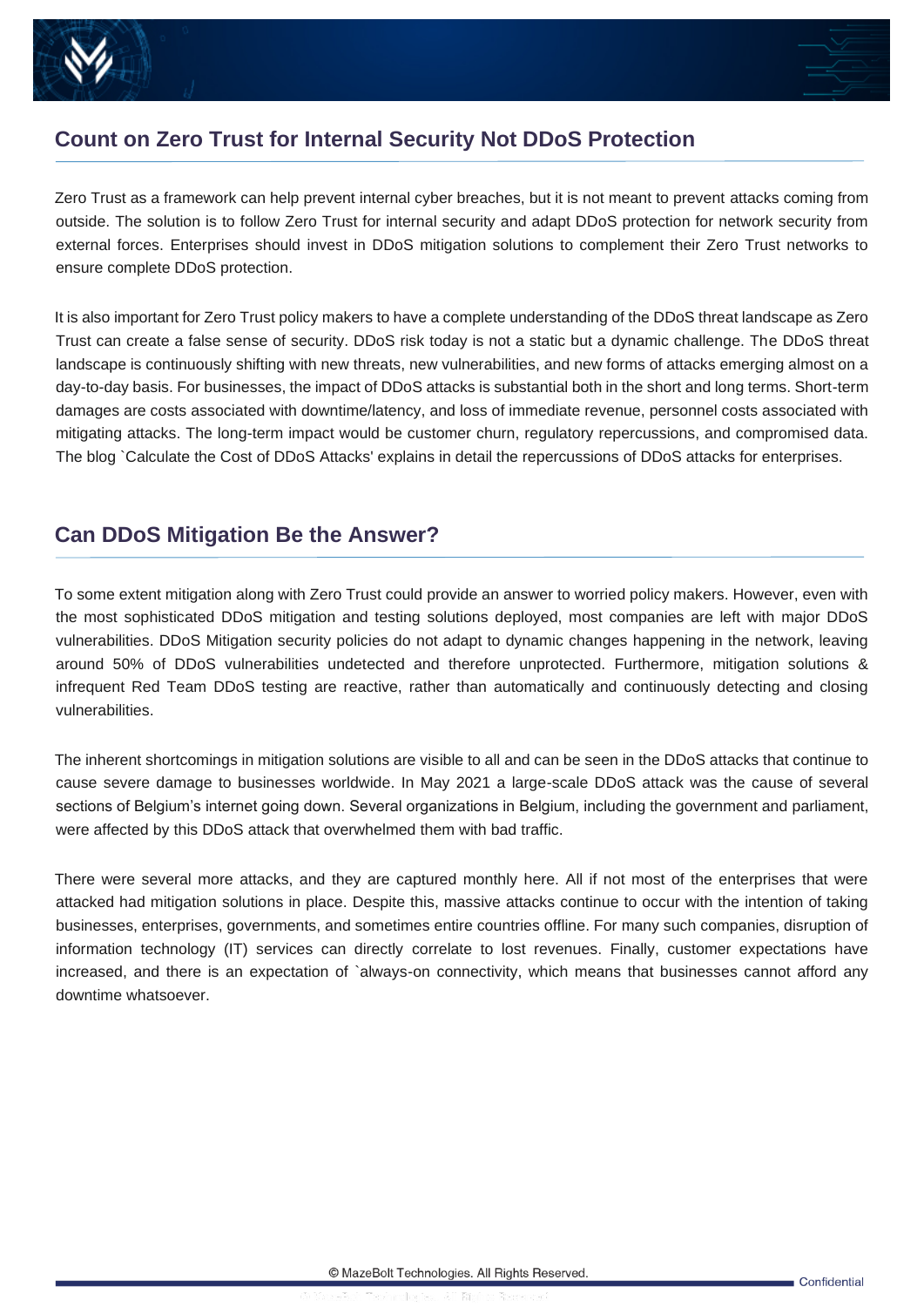



#### <span id="page-6-0"></span>**Simulate DDoS Attacks with no Downtime!**

- **1.** Enterprises should remain convinced about the urgency to manage the threat landscape and invest in innovation by adopting technology solutions that provide DDoS protection. Protection instead of mitigation is key to ensuring DDoS protection irrespective of changes to the network or new DDoS threats.
- **2.** To effectively block complex and intermittently changing threats, enterprises should continuously validate and remediate the entire DDoS protection posture regularly, fix known areas of weaknesses proactively as there is no time to do this when an attack starts.
- **3.** Break complex attacks into individual attack vectors to ensure protection automatically against mixed vector attacks.
- **4.** Start at a low rate and increase attack simulation to identify new potential targets that are susceptible to attacks from external attackers.
- **5.** Monitor all simulated traffic downstream from the DDoS mitigation device or scrubbing center on a mirror port during simulation to detect attack leakages instantaneously and remediate them on-the-go.
- **6.** And, following the Zero Trust framework maintain good DDoS mitigation posture, i.e. no disruption or downtime.

#### <span id="page-6-1"></span>**Introducing MazeBolt's RADAR™ Technology - Simulation Without Disruption:**

RADAR™, MazeBolt's new patented technology solution, is the only 24/7 automatic DDoS attack simulator on a live environment with ZERO downtime/ disruption. It automatically detects, analyses, and prioritizes the remediation of DDoS vulnerabilities in any mitigation system. RDAR™ raises the efficiency of your mitigation solution, delivering the ultimate DDoS protection.

#### <span id="page-6-2"></span>The DDoS RADAR™ Network Setup